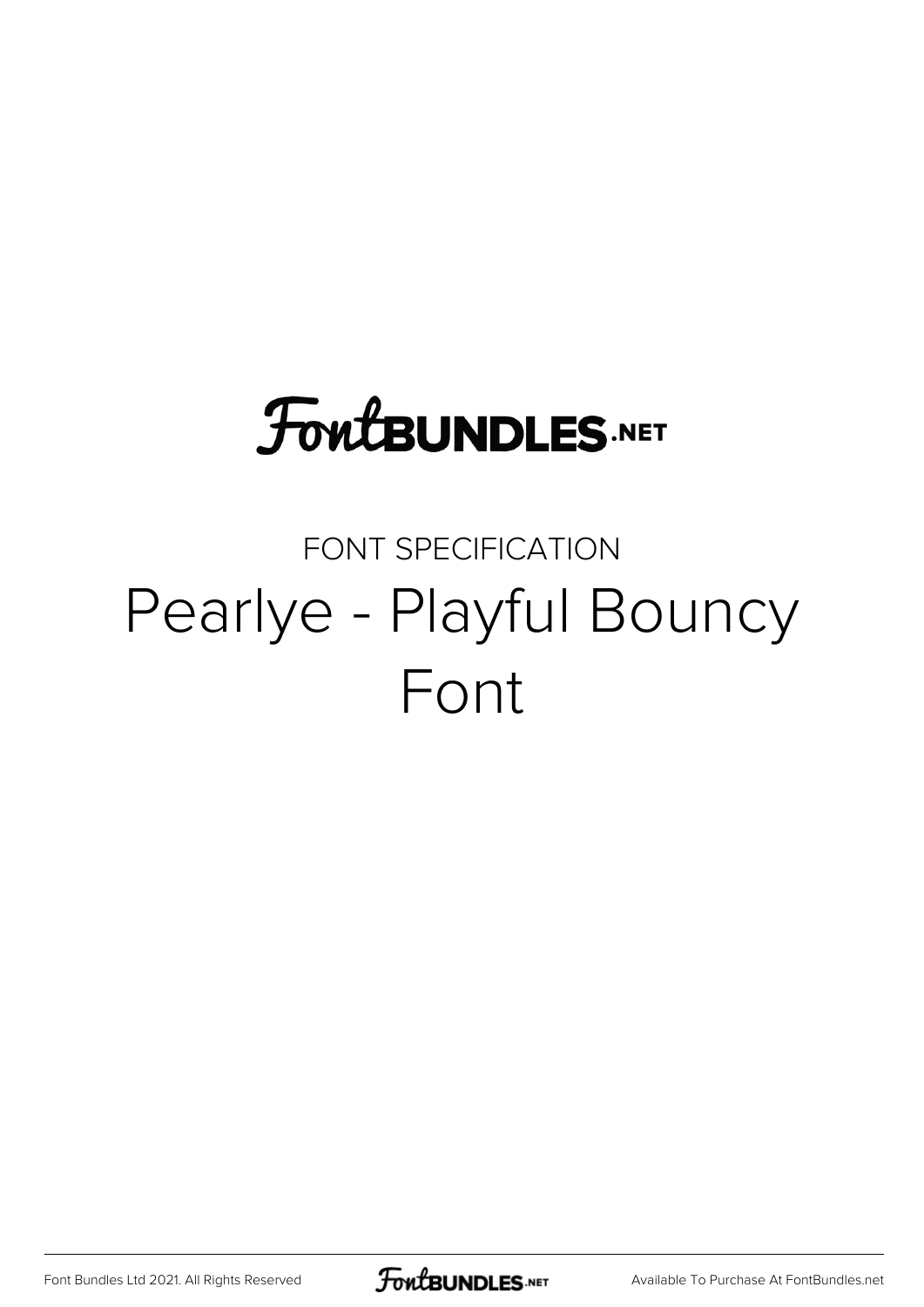#### Pearlye - Regular

**Uppercase Characters** 

ABCDEFGITTKLMNOPQ  $RSTUVWXYS$ 

Lowercase Characters

**Numbers** 

0123456789

Punctuation and Symbols

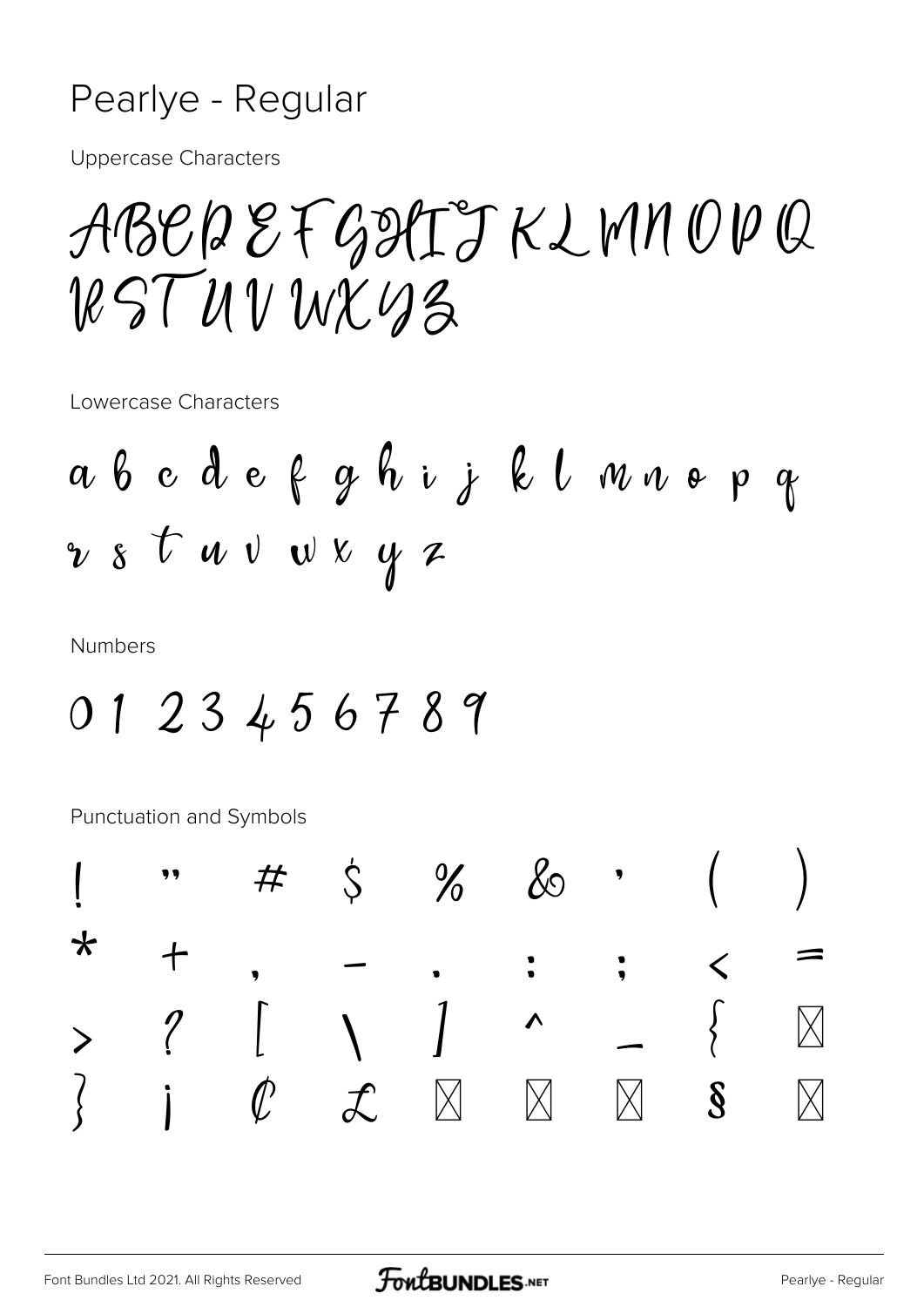

All Other Glyphs

À Á Â Ã Ä Å Å ÆÇ È  $\hat{z}$   $\hat{z}$   $\hat{z}$   $\hat{1}$   $\hat{1}$   $\hat{1}$   $\hat{4}$   $\hat{\eta}$  $\hat{\mathcal{O}}$   $\hat{\mathcal{O}}$  $\tilde{0}$   $\ddot{0}$   $\times$   $\phi$  $\hat{O}$  $\dot{\mathscr{U}}$  $\dot{\mathcal{U}}$  $\hat{\mathcal{U}}$  $\ddot{\mathcal{U}}$   $\ddot{\mathcal{U}}$  b  $\beta$  à á â  $\widetilde{a}$  $e$   $\begin{matrix} 1 & 1 \\ 1 & 1 \end{matrix}$  $\overset{\circ}{\alpha}$  $\boldsymbol{\hat{e}}$  $\ddot{a}$  $\ddot{e}$  $\ddot{v}$  $q_{e}$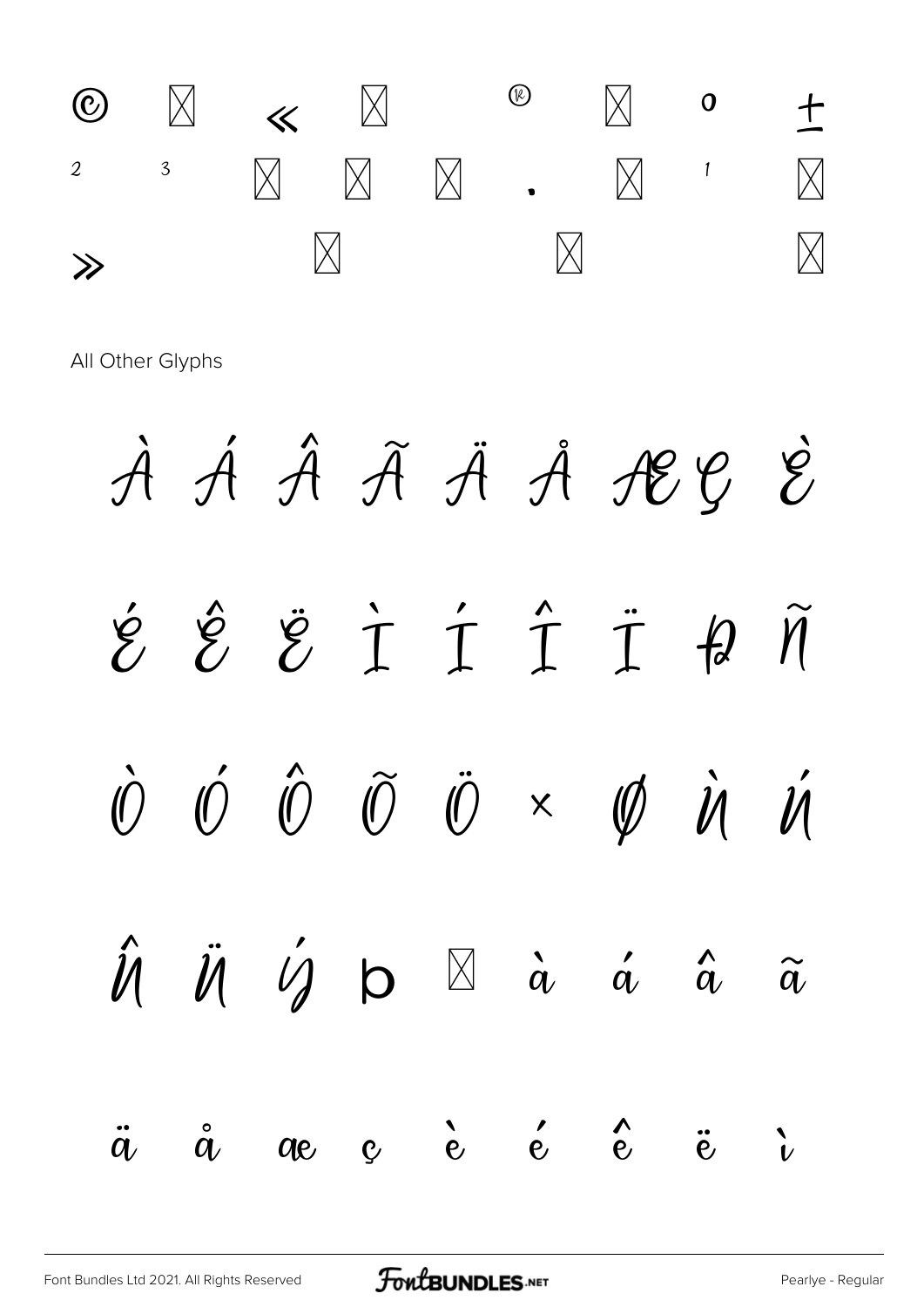| $\begin{array}{ccccc}\n\cdot & \hat{\cdot} & \hat{\cdot} & \hat{\cdot} & \hat{\sigma} & \hat{\omega} & \hat{\omega} & \hat{\omega} & \hat{\omega} & \hat{\omega} \\ \end{array}$ |  |  |  |  |
|----------------------------------------------------------------------------------------------------------------------------------------------------------------------------------|--|--|--|--|
| $\ddot{\circ}$ $\dot{\bullet}$ $\dot{\bullet}$ $\dot{u}$ $\dot{u}$ $\dot{u}$ $\ddot{u}$ $\dot{y}$ $\dot{\phi}$                                                                   |  |  |  |  |

ÿ

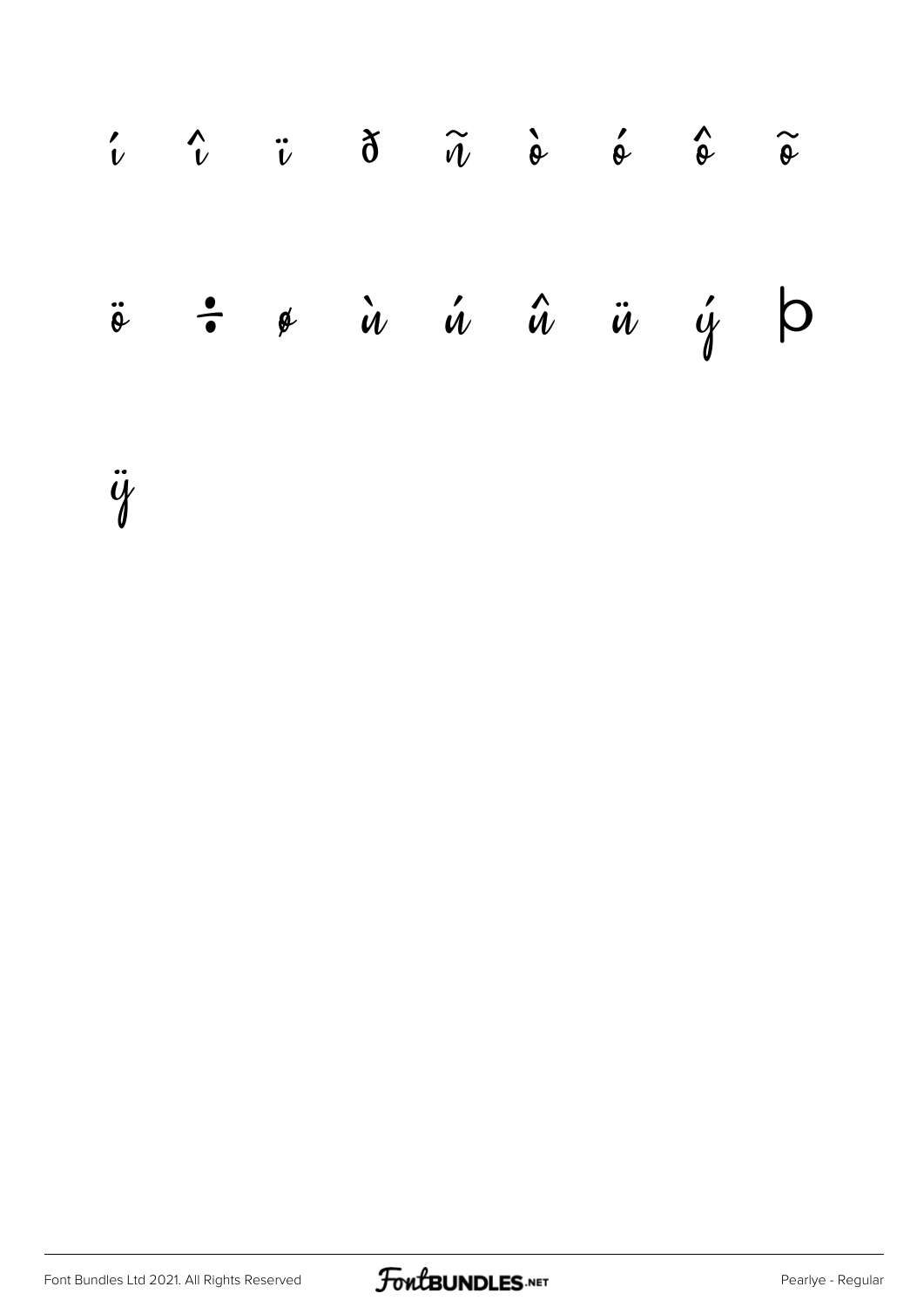#### Pearlye - Regular

**Uppercase Characters** 

## ABEREFGITTKIMMODQRS TUVWXUZ

Lowercase Characters

ab cd efghijklmnopqrstuvwxyz

**Numbers** 

### 0123456789

Punctuation and Symbols



All Other Glyphs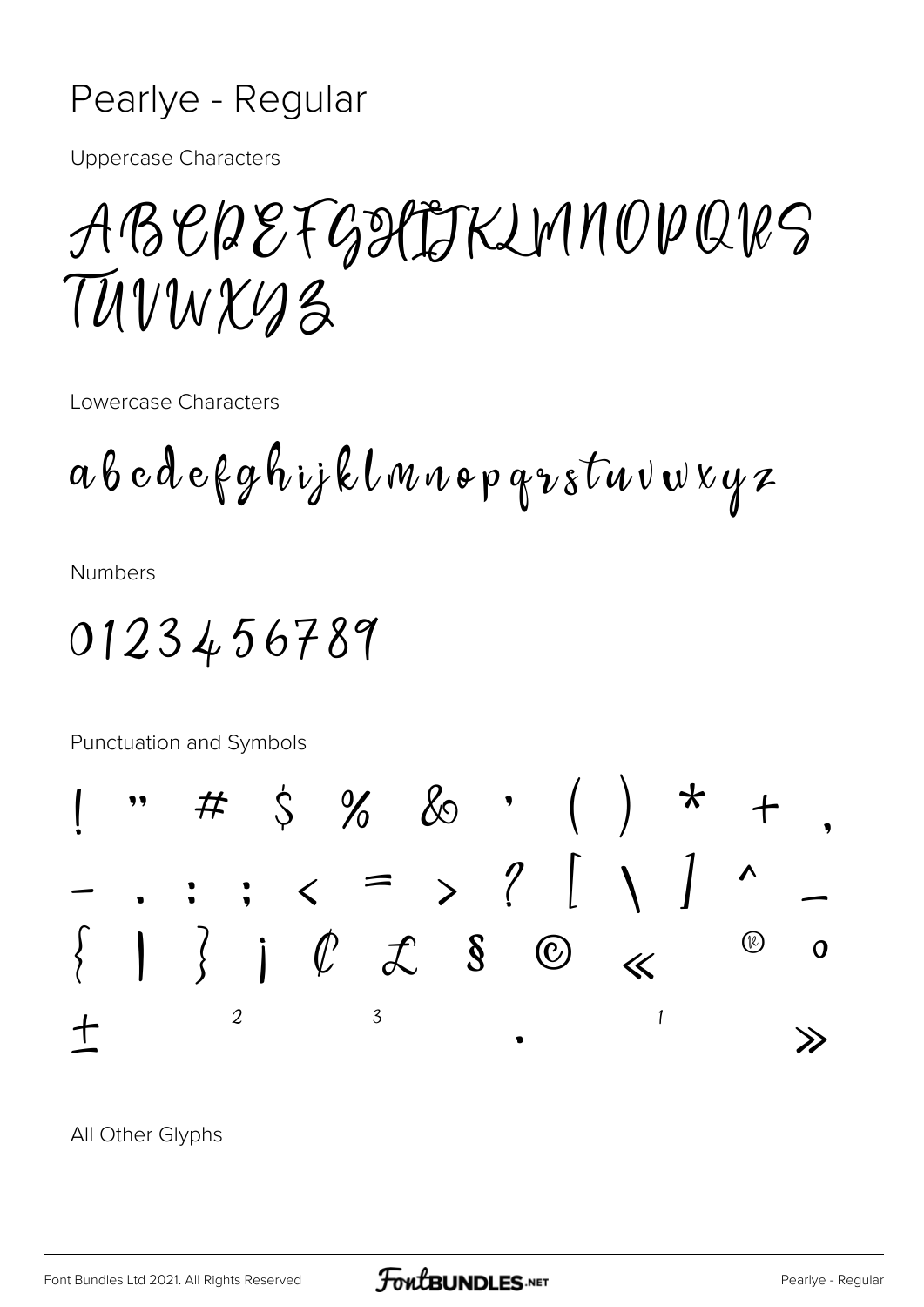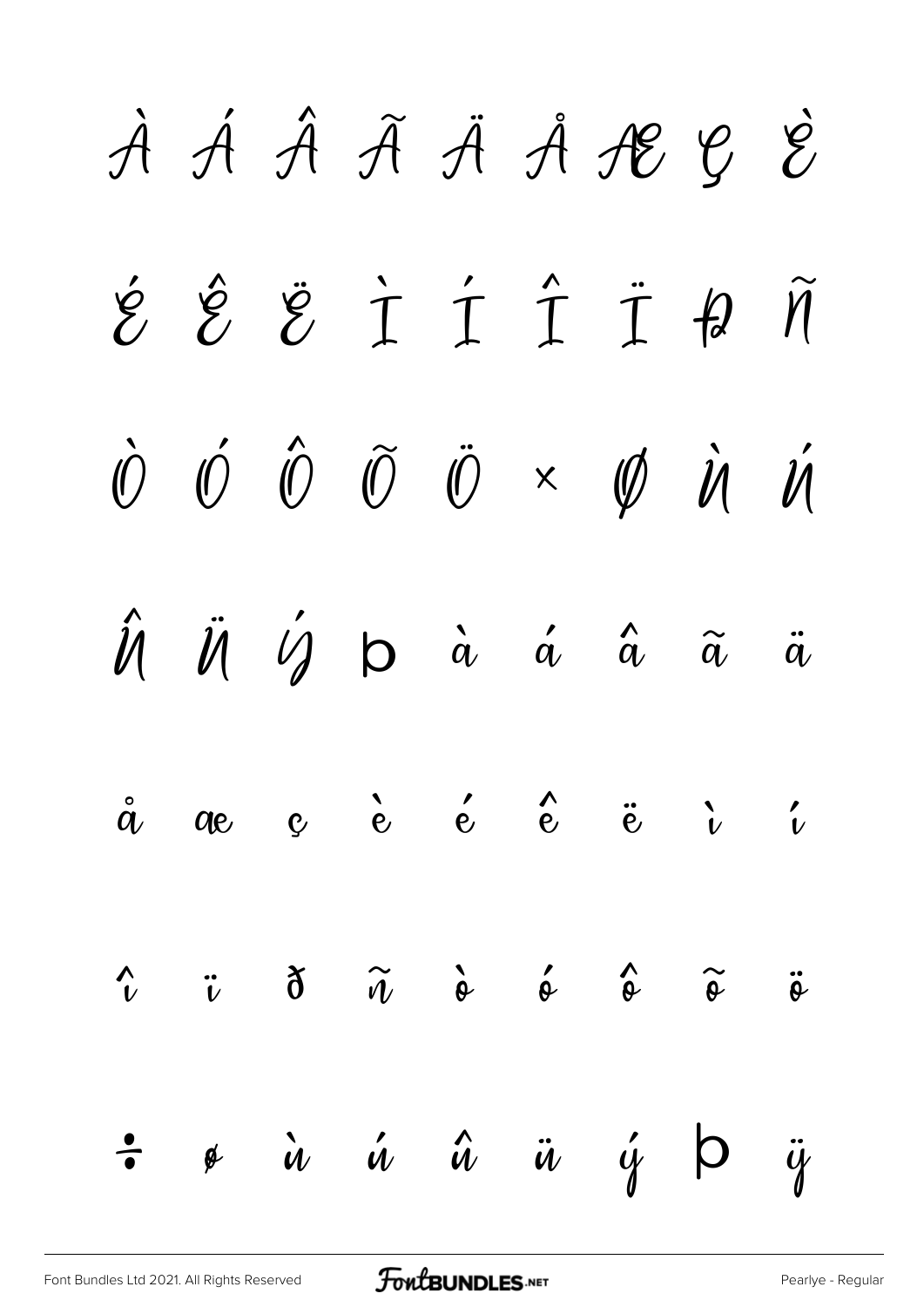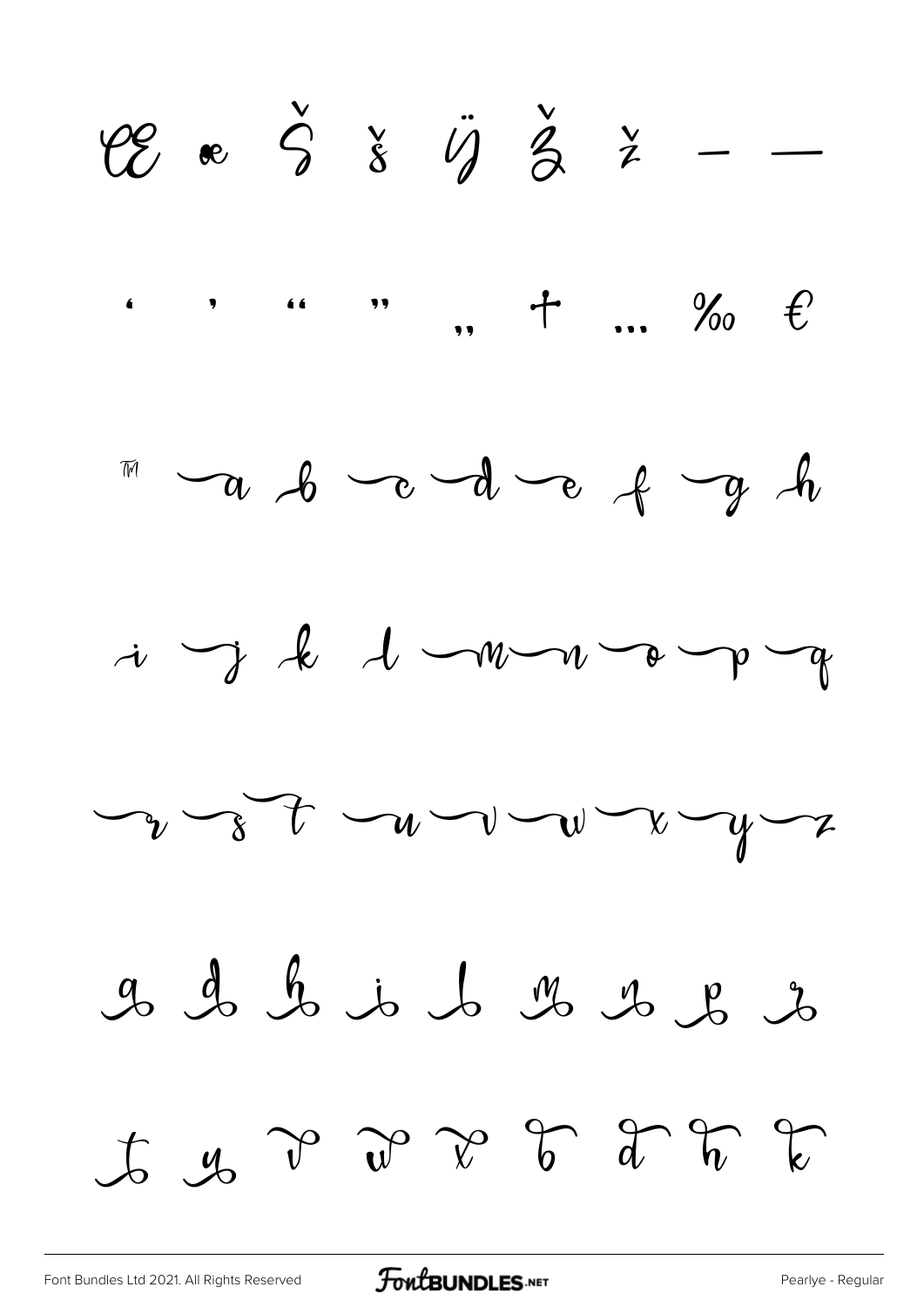